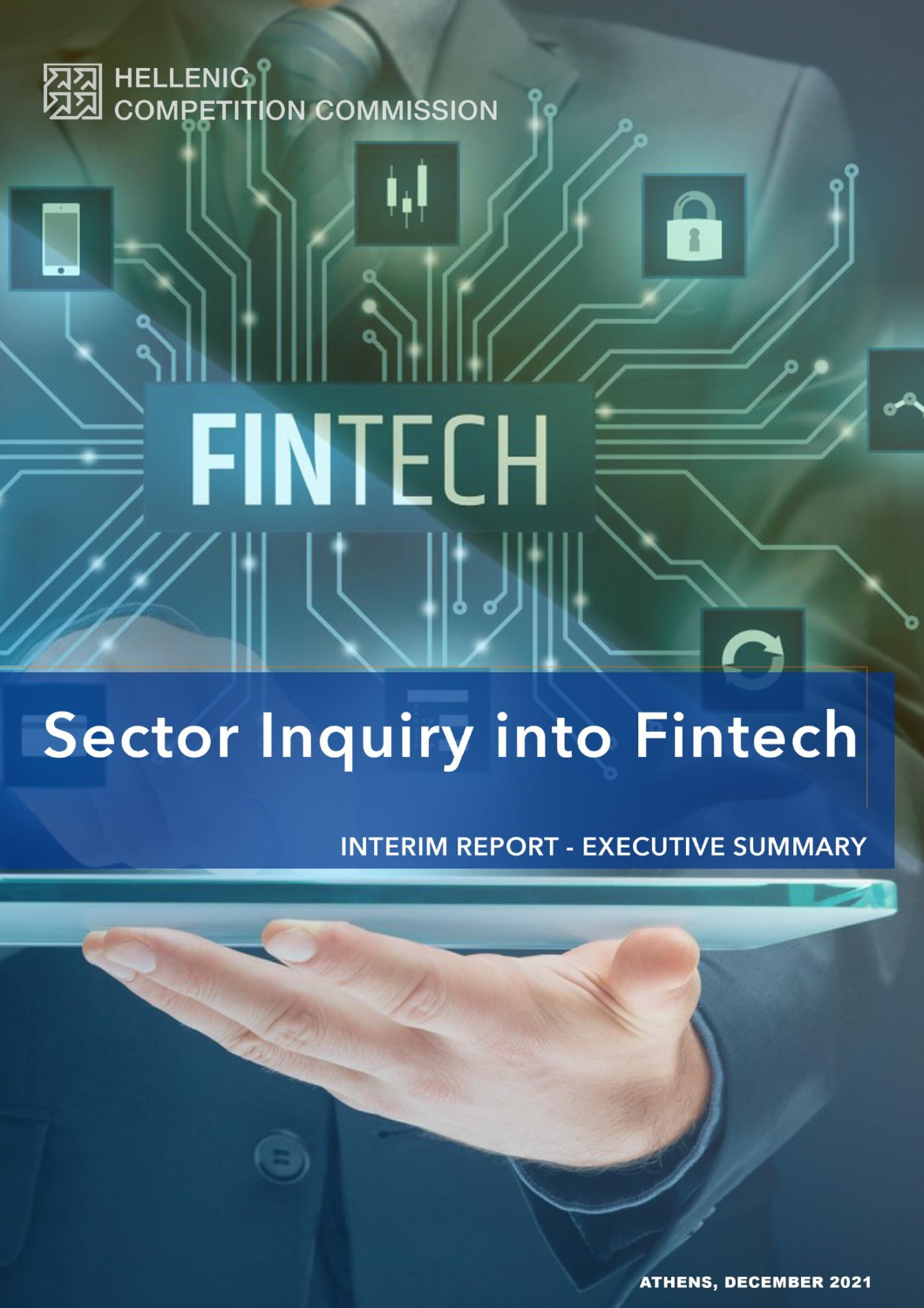# **Interim Report on the Sector Inquiry into Financial Technologies under article 40 of L. 3959/2011 Executive Summary**

#### **CONTENT OF THE EXECUTIVE SUMMARY**

| $\mathbf{1}$ |     |                                                                                         |  |
|--------------|-----|-----------------------------------------------------------------------------------------|--|
| 3            |     |                                                                                         |  |
|              | 3.1 |                                                                                         |  |
|              | 3.2 |                                                                                         |  |
|              | 3.3 |                                                                                         |  |
|              | 3.4 |                                                                                         |  |
|              | 4   |                                                                                         |  |
| 5            |     |                                                                                         |  |
| 6            |     |                                                                                         |  |
| 7            |     |                                                                                         |  |
|              |     |                                                                                         |  |
|              |     | 7.2 Competition Issues in payment services raised by the Sector Inquiry participants 10 |  |
| 8            |     |                                                                                         |  |
|              |     |                                                                                         |  |
|              |     |                                                                                         |  |
| 9            |     |                                                                                         |  |
| 10           |     |                                                                                         |  |
|              |     |                                                                                         |  |
|              |     |                                                                                         |  |

# <span id="page-1-0"></span>**1 Introduction**

The Hellenic Competition Commission ("HCC"), acting in the context of its responsibilities by virtue of Article 40 of Law 3959/2011, has taken the initiative to investigate in depth the competitive conditions prevailing in the market for financial technology services, in order to enhance consumer welfare and to promote innovation through the sector's digital transformation. The term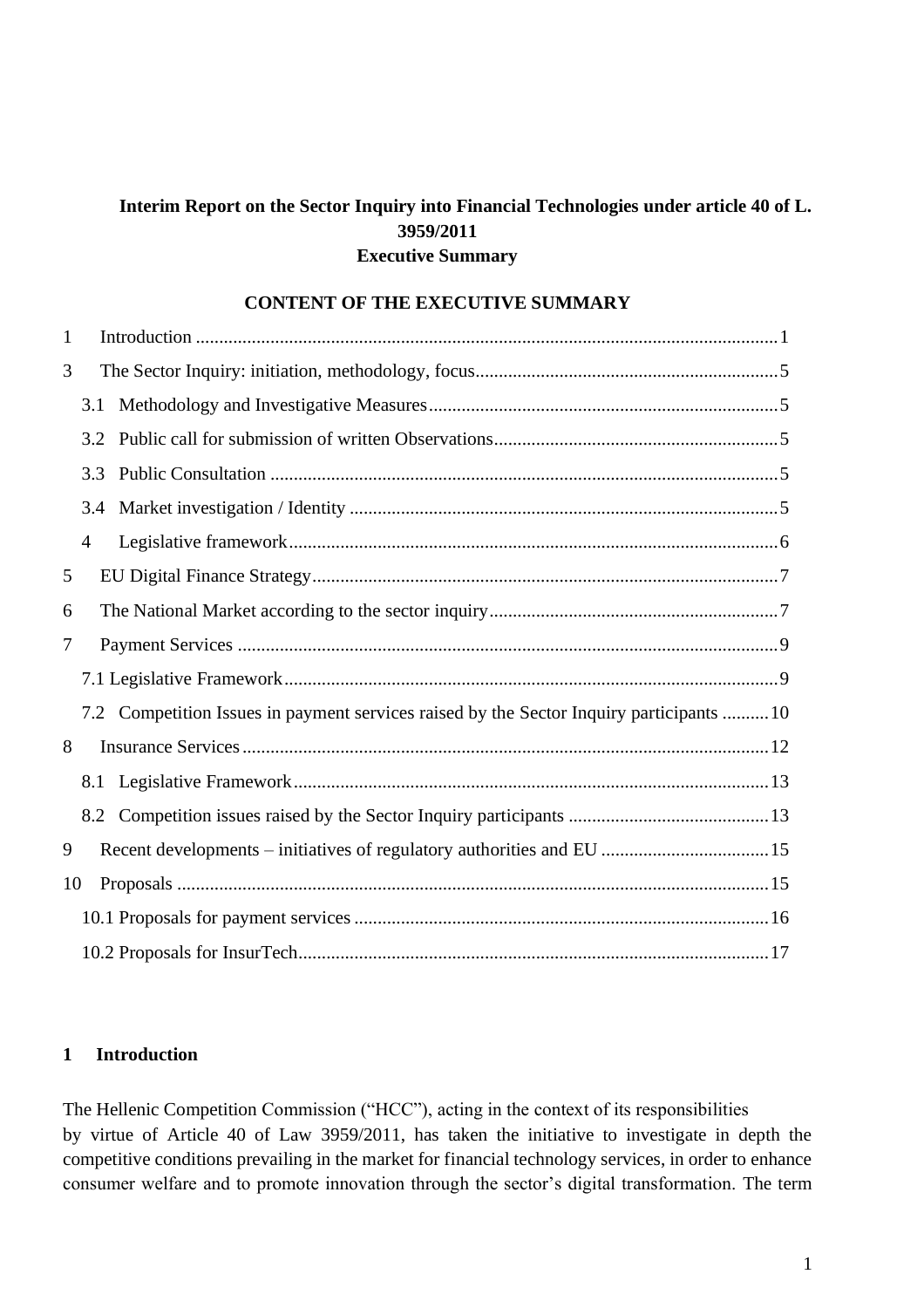"FinTech" is used to describe the implementation of technological innovation in financial services from which new business models, applications, processes, or products may emerge and which could have a substantial effect on the way in which financial services are provided. The sector of these financial technologies, i.e.provision of financial services through innovative information technologies (artificial intelligence) and communication technologies, is a new and constantly growing market, which in our country is at an early stage of development which offers significant benefits to consumers and businesses, as it contributes to the development of innovative products, which present significant advantages over traditional financial services such as speed, convenience, transparency, lower price and wide availability. In this way, the provision of integrated and more tailor-made services is favored, while the involvement of start-ups in the financial market without any exclusions is enhanced.

#### **2 Economic Framework and Strategy: Fintech, Big Banks, and Big Tech**

1. The financial services industry has seen a number of remarkable changes brought about by the application of information and communication technologies, including digitalization in recent years. Banks, since the 1960s, have been pioneers in the use of 'in house' IT, with these systems evolving over the years to enable electronic interfaces to consumers (through the use of ATMs and online banking). Banks have also been active in the payment services segment of the value chain where they have put in place a number of card networks, such as Visa and Mastercard, and have set the technical infrastructure and rules for payment processing. Finally, in the interbank area, banks have put in place multinational electronic networks, such as SWIFT and TARGET, in order to handle international transactions that require an international interface to bank's internal systems. Banks are also present in both retail and wholesale banking, promoting themselves as a supermarket for financial services providing a single source of financial products to their customers.

2. The digital revolution has affected the banking sector in several respects. Its most important implication is the opportunities this opened for modularizing the banking sector and unbundling the various segments of it. Technologies like Distributed Ledgers (DLT) and, in particular, blockchain applications may transform various activities in the financial services value chain and could bring about a substantial saving of costs. It has been reported that the implementation of blockchain in clearing and settlement which records loans and securities will lead to significant reduction of costs for the largest investment banks. Similar cost reductions are also expected in trade finance, identity verifications of customers and other back-office activity, as well as cross-border payments, security trading, and compliance. The use of blockchain technology has the potential to considerably lower the costs of financial intermediation and to provide a more consumer-centric and personalized approach to the provision of financial services. For instance, access to data may provide a better picture of the creditworthiness of loan applicants and enable the development of price discrimination strategies.

3. Fintechs dispose of two traditional sources of competitive advantage which traditional banks benefit from. Firstly, banks can borrow cheaply as they have access to cheap deposits and benefit from an explicit or implicit insurance by the government, while they also enjoy a stable relationship with their customers and they most often have a large customer base; this enables them to sell a range of products. The integration of messaging and social media functions with the payment functions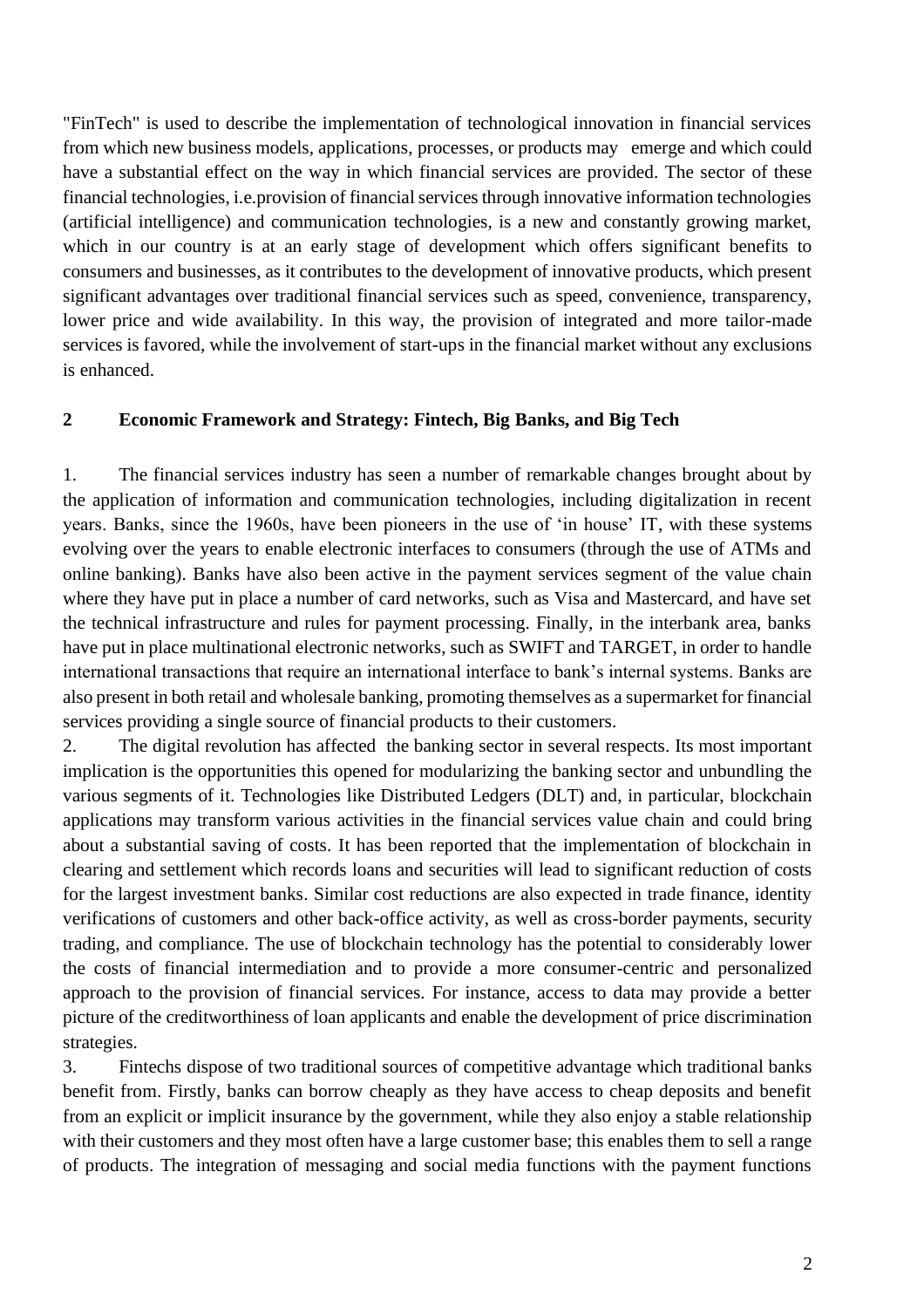challenges the second source of competitive advantage. It provides tech companies a deeper knowledge of the preferences of their client base, thereby potentially enabling them to develop a more customer-centered and personalised service, which challenges the traditional relationship between banks and their customers. However, banks still hold a massive amount of customer data, the current bank account being the principal financial gateway for customers and a major social and technological interface that could be considered a bottleneck for the estatblishment of Fintech competitor firms etc. Most tech companies have not yet integrated into core banking segments by applying for banking license. This may be explained by the first source of competitive advantage from which retail banks benefit, access to cheap deposits due to the relative stability of their client base customer and the implicit or explicit insurance provided by theState.

4. In envisioning competition between traditional banks and Fintechs, it is important first to analyse when the services offered by each may function as strategic substitutes for or complements to each other. Banks may take advantage of their reputation and capacity to provide omni-channel experience to their customers in order to adopt a leveraging strategy, eventually blocking or marginalizing the Fintech threat by making it quite difficult for Fintechs to enter in the lucrative segments of the banking value chain. This strategy may be achieved through bundling or tying strategies, for instance through leveraging the substantial market power of the banks in the current account and mortgages market to the more competitive credit cards and insurance markets.

5. Banks may also compete with Fintechs, by adopting new technologies, such as blockchain, Artificial Intelligence and Big Data. Another option for banking institutions is to cooperate with Fintechs by integrating the latter into their eco-system. Alternatively, banks may re-brand themselves as platform-based digital banking ecosystems offering their customers **a wide range of financial services** from a single source. Cross-subsidization strategies may also be used in this context; for instance, the banks supply their customers with free smartphone devices made by other (third) manufacturers bearing the bank's brand name in order to monetize financial services sold through the banking app store.

6. Similarly, Fintechs have the option to join existing banking eco-systems, or to apply for a full authorization to carry out banking activitiesand compete with them directly. They may also strive to form their own eco-system, taking advantage of the unbundling of financial services from any other services, the non-integration thereof might have disrupted the operation of operations of banks. Traditional financial institutions may form part of this ecosystem but their role will be confined to the banking infrastructure level thereby leaving the most lucrative consumer interface to the Fintechs, which may collaborate with technology companies to provide one stop-shop social media/payment and financial services solutions to consumers. The unbundling and consequent re-organization of the industry towards a more decentralized model may enhance consumer options since consumers will no longer rely on a single financial institution for their needs, but will be able to choose from a large variety of Fintech companies, some of them exclusively operating online, and a number of open ecosystems. There are two possible ways in which a Fintechcould develop in the future, in the presence of competition by traditional banks which tryto integrate Fintech in the existing industry architecture. The first would be to challenge incumbent financial institutions and erode their market shares; i.e., the 'disruptive path'. however, except for some underserved sectors, most Fintech companies have shifted to building corporate relations with incumbent banks due to the issue they faced regarding scale and customer adoption, thus following the 'collaborative path' strategy. Likewise, traditional financial institutions have foreseen the opportunities arising from the emergence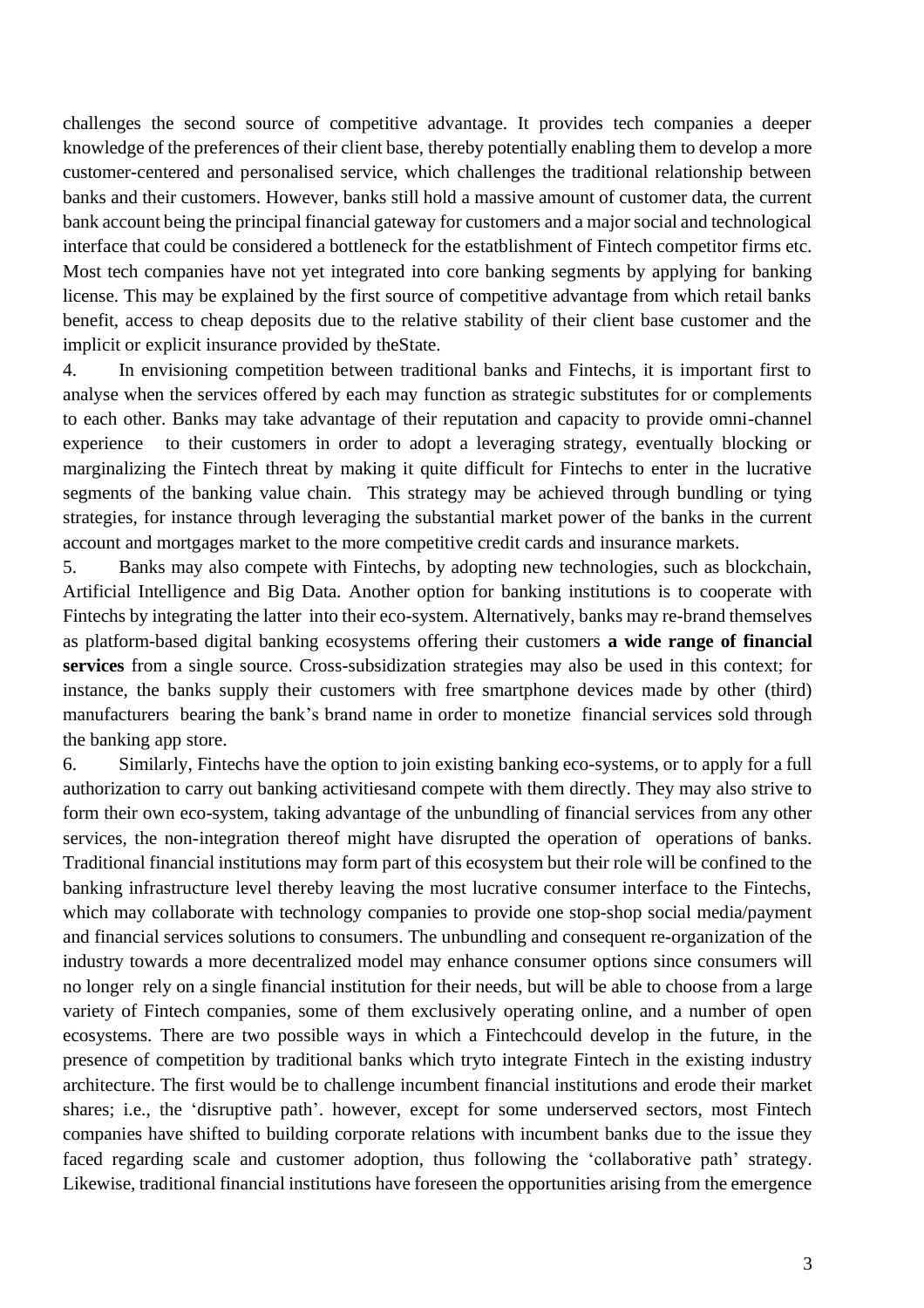of new technologies and, although they initially perceived potential competition from Fintech startups as a threat, they quickly switched to use them as a "supermarket" for capabilities with the view to integrating them into the ecosystem of the traditional banks. Partnerships between traditional financial institutions and Fintech companies are becoming more and more common and have taken various forms, but still there is much to do in terms of collaborations between banks and Fintech startups. In order to understand the implications on competition law of various business strategies that have been adopted by traditional banks and Fintech companies, the present report examines in this section both **intra** and **inter-ecosystem competition**.

7. This lack of competition between incumbents and new entrants has presented a continuous cause of concern for regulators who consider Fintech to be an important source of innovation and competition in the industry. Consumers also can benefit from increased competition between banks and Fintech companies as this can lead to the disintermediation of existing value chains, the lowering of the prices charged for financial services, the improving of customers experiences and the promote of financial inclusion in underserved markets. Τo bring about the full potential of financial innovation and compete with incumbents, Fintech companies need to be able to scale-up effectively. This explains why policymakers and competition authorities around the globe have considered that a level playing field for Fintech companies and traditional financial institutions constitutes be a sine qua non condition for getting customers the best value from Fintech.

8. The inquiry delves into the analysis of competition between ecosystems and the role of Big Tech companies, i.e., the great Big Techs of the digital economy. "BigTech" companies have a significant competitive advantage due to their important and global customer base that exceeds any Payment Service Provider (incumbent or new, large, or small) and have recently developed expansion strategies in the financial sector.

9. In search for this level playing field, regulators initially focused on the main source of the banks' architectural advantage – customer accounts. Blocking or limiting access to customer accounts, even if a customer has provided their explicit consent for such, serves to significantly impede the ability of the Fintech firm to provide innovative services.

10. EU (in particular, the Directive (EU) 2015/2366 'PSD2') and UK (Open Banking Initiative) regulatory initiatives are intended to provide certain categories of Fintech companies with access to banking infrastructure. However, to effectively compete in financial markets, Fintech start-ups might require more than just one-time access to the data collected by the Big Tech platforms, but continuous data interoperability will require real-time access to the data, normally through privileged APIs. This basically means extending the perimeter of the PSD2 requirements to digital platforms.

11. Alternatively, rather than relying on the sector-specific regulations like the PSD2, access to the data cumulated by dominant digital platforms could be regulated by competition authorities pursuant to Article 102 of the Treaty on the Functioning of the EU (henceforth, the 'TFEU') and the relevant national provisions of competition law or, where appropriate, through ex ante tools like Article 11 of L. 3959/2011 or, at European level, Articles 5 and 6 of the Commission's Proposal for a Regulation on Digital Markets Act are likely to inspire anti-competitive practices in the sector concerned, while the Inquiry makes a comparison between the regularoty requirements of PSD2 and the Digital Markets Act.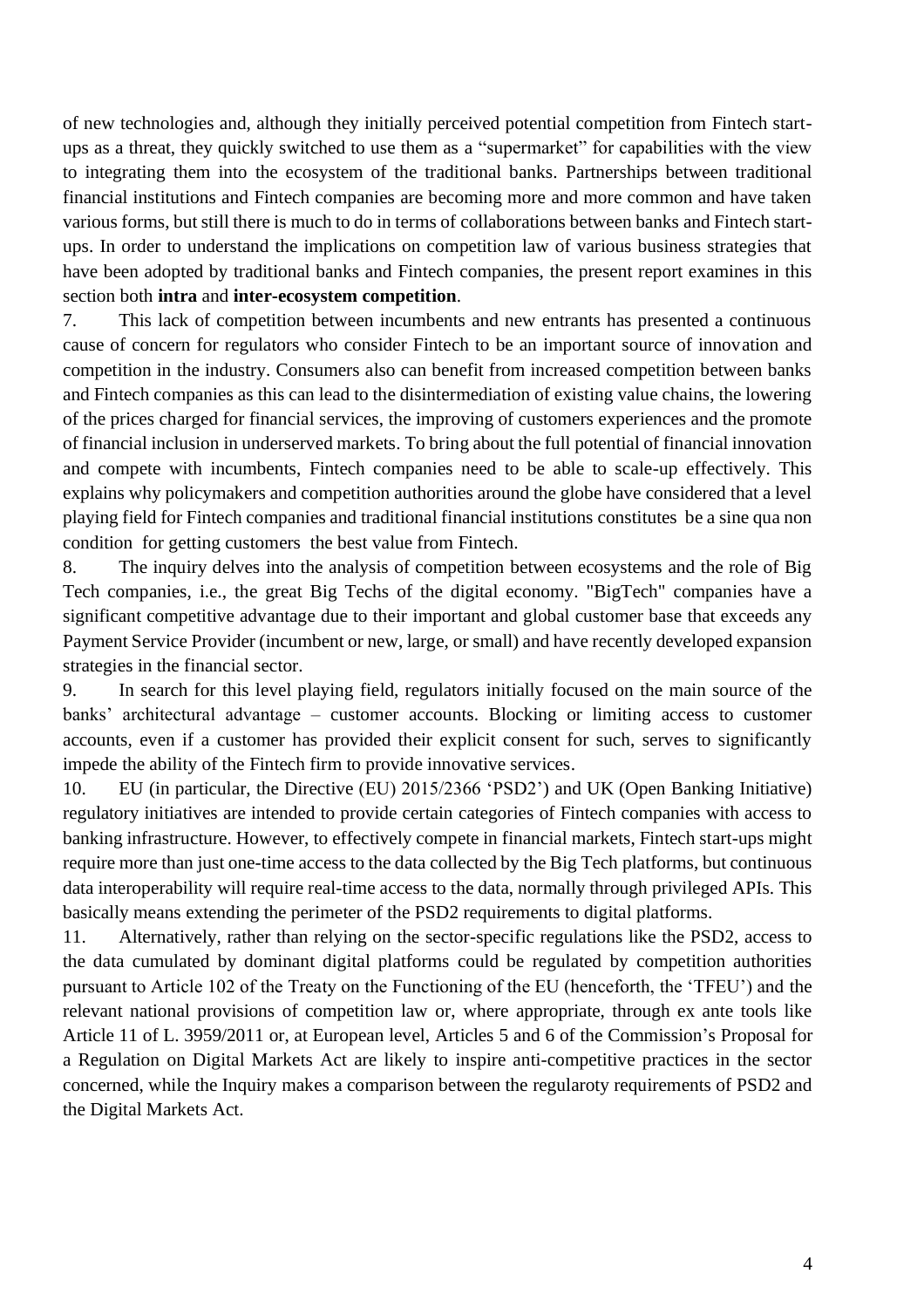# <span id="page-5-0"></span>**3 The Sector Inquiry: initiation, methodology, focus**

# <span id="page-5-1"></span>**3.1 Methodology and Investigative Measures**

12. The purpose of this sector inquiry is to investigate the competitive conditions in the emerging financial technologies sector and to identify potential competition issues that need to be addressed by the Hellenic Competition Commission (HCC) in the context of its efforts to promote consumer interest and the development of innovation. The inquiry was designed with the aim of maximising the participation of all stakeholders (consumers and businesses). In this context, the HCC used a variety of methods to collect the necessary data, mainly by organising a public consultation, sending a number of questionnaires and conducting a consumer survey.

# <span id="page-5-2"></span>**3.2 Public call for submission of written Observations**

13. In May 2020, the HCC launched a call to any interested party to submit written observations and comments on the prevailing competitive conditions and the existing issues in financial technologies, as well as to express interest in participating in the teleconference with the officials of the HCC.

# **3.3 Public Consultation**

<span id="page-5-3"></span>14. The public consultation was designed to serve as an interactive forum for exchanging views and took place on 30 October 2020 following written submissions by the companies and institutions concerned. The teleconference was attended, through the HCC's platform, by many stakeholders including undertakings, associations of undertakings and traders, lawyers and economists, as well as academics, social partners and consumer organisations. During the event, the Head of National Competition Authority, representatives of the Bank of Greece, prominent academics and market representatives presented on a wide range of current competition issues as well as the growing use of financial technology in provision of financial services and the ability of modern technology tools to facilitate restrictions of competition in the digital environment.

#### <span id="page-5-4"></span>**3.4 Market investigation / Identity**

15. During the period of March - May 2021, the HCC addressed an online questionnaire via its relevant web-based platform to 153 companies active in the Fintech sector in Greece. The questionnaire was addressed to all traditional providers of Fintech services (e.g. banks), and a significant number of startups and tech-companies active in the provision of:

- Banking services
- Payment services, lending, microlending, P2P lending, crowdfunding, buy now-pay later,
- Issue and provision of cryptocurrencies
- Wealth and Asset Management
- Personal Finance Management
- Insurtech
- Technology services

16. Responses were received from 63 companies, 34.92% (22 companies) of which are traditional financial service providers, 25.4% (16 companies) are FinTech start-ups, 14.29% (9 enterprises) are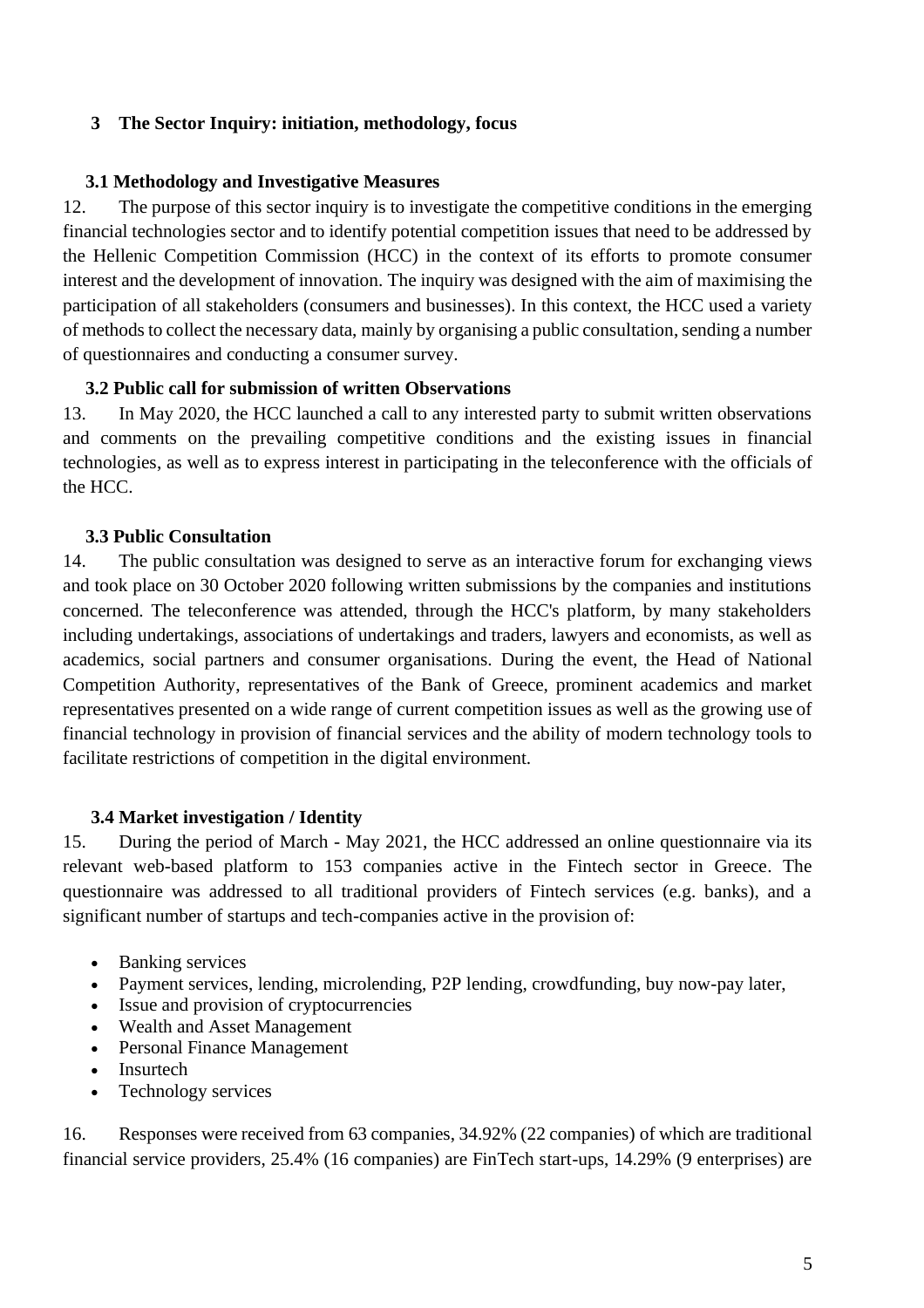technology firms, while the remaining 25.4% (16 enterprises) are other service providers, including 4 payment institutions, 3 of which domestic and one branch of a licensed foreign payment institution. 17. The main areas of activity of the above companies are presented in the table below, which shows that the respondents to the survey of the Directorate-General for Competition (GDC) of the HCC have as their main activity the provision of payment services (mentioned as the main activity in 41.27% of the answers), while the provision of banking services (banking) was mentioned as a main area of activity in 30.16% of the answers.

# <span id="page-6-0"></span>**4 Legislative framework**

18. Provisions that the entities active in the provision of financial technology services shall comply with can be found in different pieces of legislation. Applicable provisions are found primarily in the legislation governing the licensing and operation of entities operating as credit or financial institutions and payment service providers. They are also found in the provisions concerning payment services, the most prominent of which is Directive (EC) 2015/2366, the so-called PSD2 Directive , which was incorporated into Greek legislation by Law 4537/2018, in the provisions for providing emoney services, the provision of lending and insurance services, as well as in the relevant proposals regarding the issuance and provision of cryptocurrencies. The vast majority of the provisions applicable on a case-by-case basis derives from EU legislation. In this regard, the applicable legal framework, which is presented in the relevant sections of this report, was sought in the existing provisions regulating the individual sectors in which the companies providing the relevant services operate.

19. It is noted that a general overview of the current framework shows that the principle of regulatory neutrality is largely followed, according to which "the same activity that poses same risks should be subject to the same rules", which can ensure a level playing field between existing financial institutions and new market players. This means that the definition of the applicable provisions depends on the object and nature of the services provided and not on whether the service providers use traditional or technologically more innovative channels. This is in principle justified, insofar as, to a large extent, the potential forms of risks from the use of financial services are identical regardless of the instrument used.

20. Nevertheless, the digital financial sector can make safeguarding financial stability, consumer protection, market integrity, fair competition, and transaction security more difficult within the existing regulatory and supervisory framework, taking into account, where appropriate, the different levels of risk that are likely to arise from the use of different technologies and / or the emergence of potential new risks not found in traditional channels. Such risks need to be addressed in order to ensure that the digital financial sector makes it possible to improve financial products for consumers and businesses.

21. In view of the above and, in particular, of the challenges posed by the provision of digital financial services in general, inter alia, in matters relating to trust services, data, consumer and investor protection and market integrity, the provisions which regulate the above matters cover even providers who otherwise do not fall under any sectoral legislation and accordingly, for the sake of completeness, they are outlined below in the relevant subchapters. As shown by the following analysis, this regulatory framework applies to companies which provide FinTech services / products,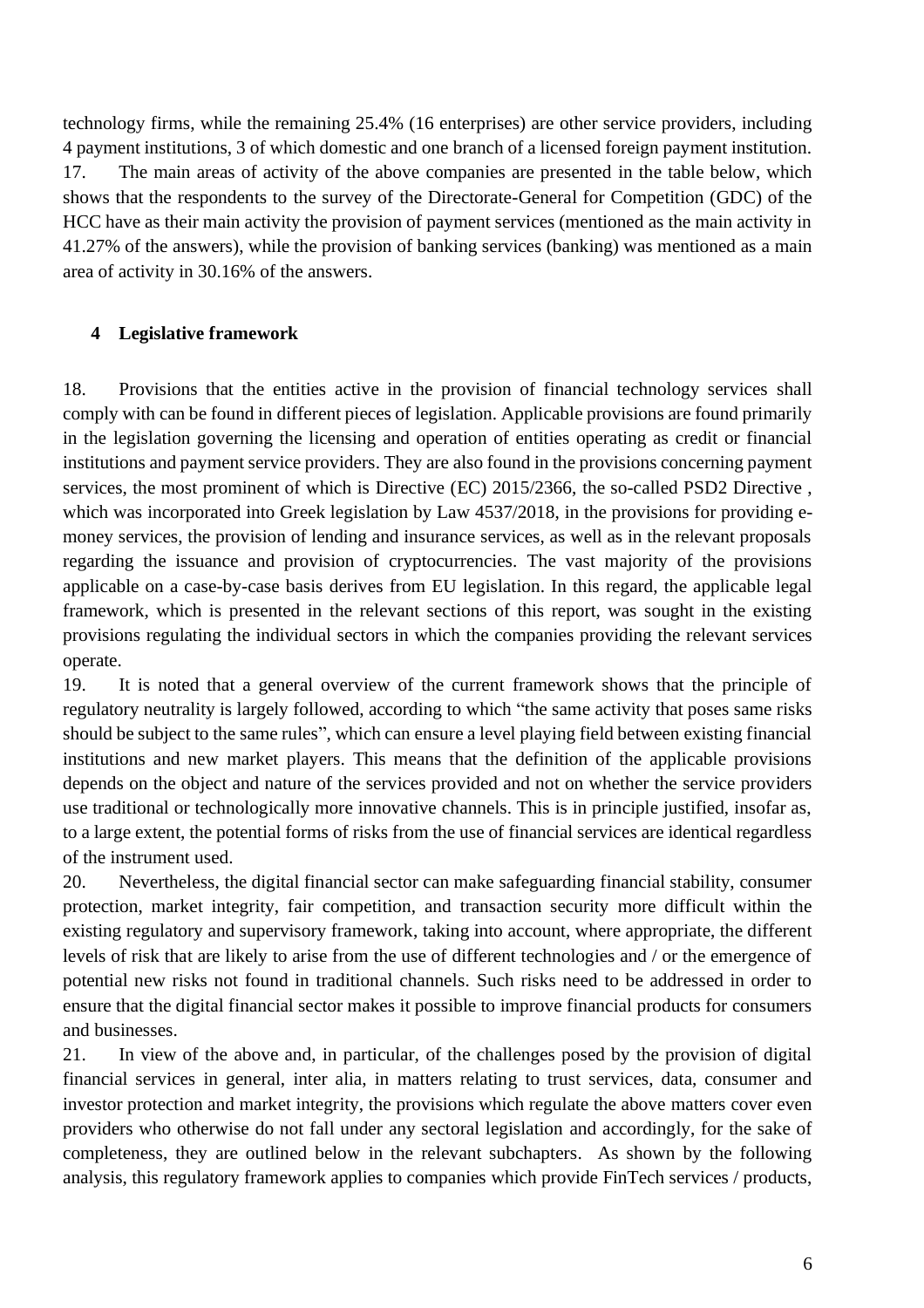largely regardless of the sub-sectors in which they operate and is addressed in the present Sector Inquiry in order to identify and analyse its effect on any potential anti-competitive practices or on the development of anti-competitive structures (e.g. entry and exit barriers). In this regard, it is considered to what extent the −technologically neutral− regulatory framework can respond to rapid developments in the digital financial sector and whether it encourages innovation, or whether it would be required to adapt to this end.

# <span id="page-7-0"></span>**5 EU Digital Finance Strategy**

22. On 24 September 2020, the European Commission announced the adoption of a new package of measures for the digital financial sector, based on the previous 2018 FinTech action plan. This Communication is called the "Digital Finance Package for the EU" and includes legislative proposals for digital finance and retail payments, as well as legislative proposals on crypto-assets and digital operational resilience. The Communication sets out the embracing of digital finance in Europe as a strategic objective.: In order to enable consumers and businesses to enjoy the benefits of digital finance, while also mitigating risks, it intends to take four priorities and related actions, which include: A. Tackle fragmentation in the Digital Single Market for financial services, thereby enabling European consumers to access cross-border services and help European financial firms' scale up their digital operations.

B. Ensure that the EU regulatory framework facilitates digital innovation in the interest of consumers and market efficiency.

C. Create a European financial data space to promote data-driven innovation, building on the European data strategy, including enhanced access to data and data sharing within the financial sector. D. Address new challenges and risks associated with the digital transformation.

# <span id="page-7-1"></span>**6 The National Market according to the sector inquiry**

23. The FinTech services that are expected to have an increased demand in the coming years in the Greek market are payments, technology services and lending services. The inquiry reveales that FinTech services (or some of them) now seem to be more of a substitute or complementary to existing traditional forms of financial services. It is further estimated that the FinTech service providers operating in Greece are primarily addressed to end users-consumers and secondarily to businesses. Regarding the various cooperations/synergies, which are part of the Open Innovation / Open Finance and related initiatives (e.g. hackathons contests, FinTech accelerators, incubators and bootcamps), which are also organised by traditional financial service providers, the majority of the participants considers that they operate effectively in the entry, promotion, development and overall activity of FinTech service providers. Specifically, when asked whether barriers or restrictions to competition can be created within the framework of such cooperations and, if so, what they may be, the vast majority of the replies was negative, whereas the relevant initiatives are qualified as positive as they are an incentive to engage with the sector and they generally have a positive impact on the ecosystem. As to whether it is desirable and feasible for a company to operate as an independent service provider or whether the sole activity may take place through cooperation with traditional financial service providers, most respondents have chosen the second answer. The acquisition of small and medium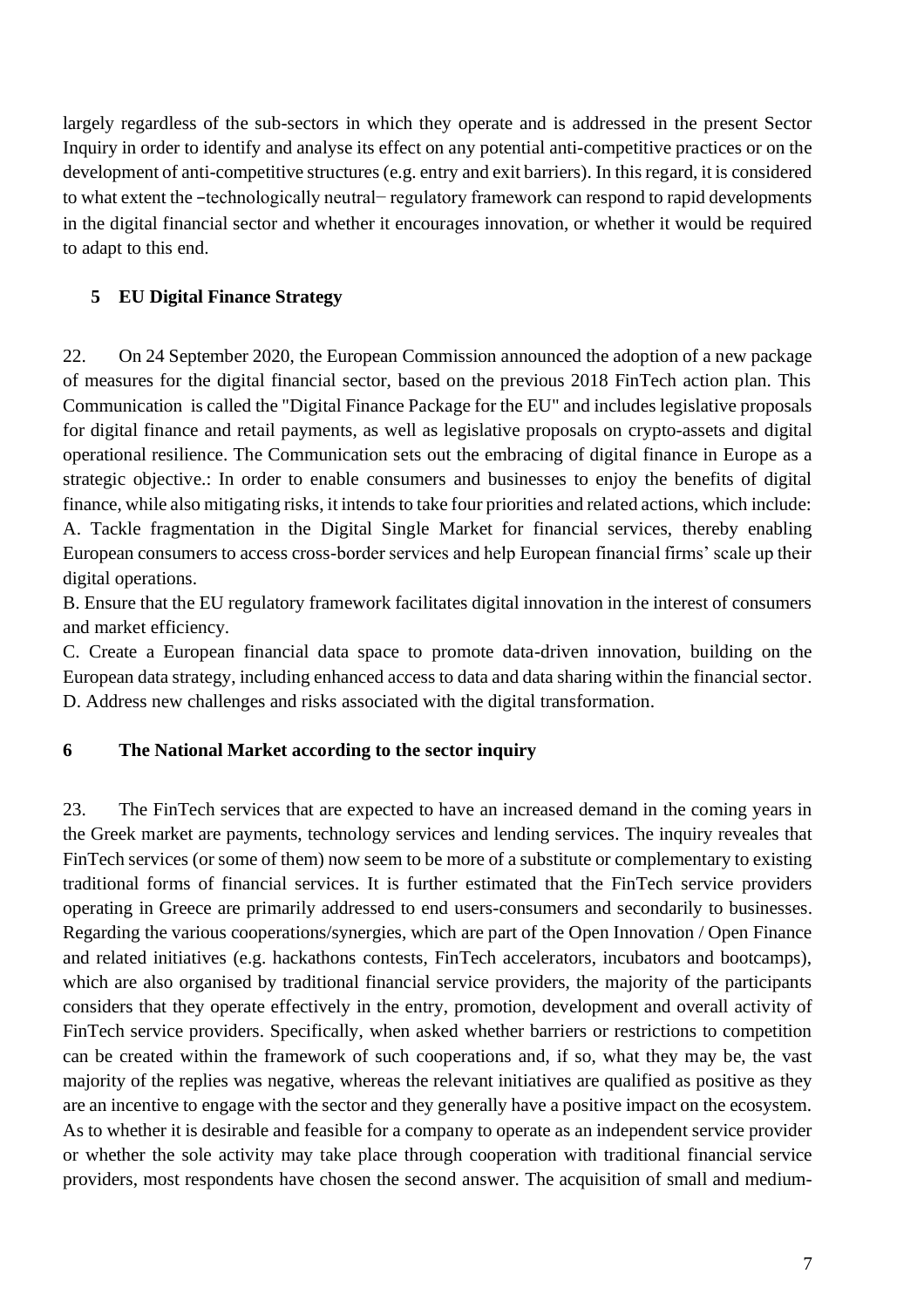sized start-up FinTechs and technology companies by traditional financial service providers is not considered problematic by most participants.

24. According to HCC's inquiry, there is no service provider(s) in the FinTech ecosystem having a significant market power at this point in time. Most respondents can not estimate whether, on the basis of current data, the regulatory framework, current initiatives (e.g. legislative initiatives, initiatives by the Bank of Greece, but also by private companies), as well as the impact of the pandemic in Greece, the above answer will change in the coming years, while barely fewer estimate that it will change, while even fewer estimate that it will not change. Most respondents believe that the type of provider affects the type of competitive advantage. As for the business model being pursued, the majority of the respondents is based on the fee for each of the provided services, with several companies offering a combination of e.g. a fixed fee and subscription or a fixed fee and an API development. Most respondents did not express a view on whether any of these business models could lead to the adoption and facilitation of anti-competitive practices or results, some responded and even fewer responded positevely. According to about a third of the answers, the use of algorithms and / or big data can provide the potential for leveraging a company's power in adjacent markets to the detriment of competition, some consider that it does not provide such a potential while most respondents have no opinion.

25. The vast majority of the respondents replied that they have not identified any relevant practices. As to whether making better use of / exploitation of information, through the use of algorithms and / or big data, may lead to price discrimination and / or foreclosure of the competitors of a company in the market, the majority of the respondents did not express a view, and only half of those who responded replied in the affirmative, while the other half provided a negative answer. Almost all respondents indicated that they had not identified any relevant practices. The free flow of data is of major importance for the development of a digital single market in financial services. The type of data (personal data, account/payments/debt information, etc.) that are deemed necessary to be accessible in order to facilitate creation of this market, were considered by the participants, personal data for on boarding, payment and debt account data depending on the activities of the access seeker. Almost all respondents, however, stressed the importance of the consent of the data carrier and the need for the consumer-citizen-end-user to decide the types of data that he will make accessible, either temporarily or permanently, to any service or business. The national market analysis also examined whether participants believe that the regulatory framework favors the entry of new players into the FinTech service market and promotes the development of innovation and technology services. Relatively most of the respondents replied in the affirmative, however it was mentioned that there is room for improvement, for example it could be simplified and become more flexible. It was also explored whether, in the view of the respondents, incumbent providers are treated by the regulatory framework more favorably than start-ups. Most respondents answered negatively. Regarding any barriers created to the development of FinTech services due to the current regulatory framework, the respondents stressed the need implementation of the regulatory framework as well as the need for a uniform interpretation and communication with competent bodies. Regarding the need for regulators / supervisory authorities for FinTech services, the respondents stressed the importance and need for a supervisory and regulatory framework for FinTech services, also in view of the fact that services involve personal and sensitive customer data as well as the management of their finances. It was also stressed that similar services that entail the same risks should be subject to the same regulation and supervision.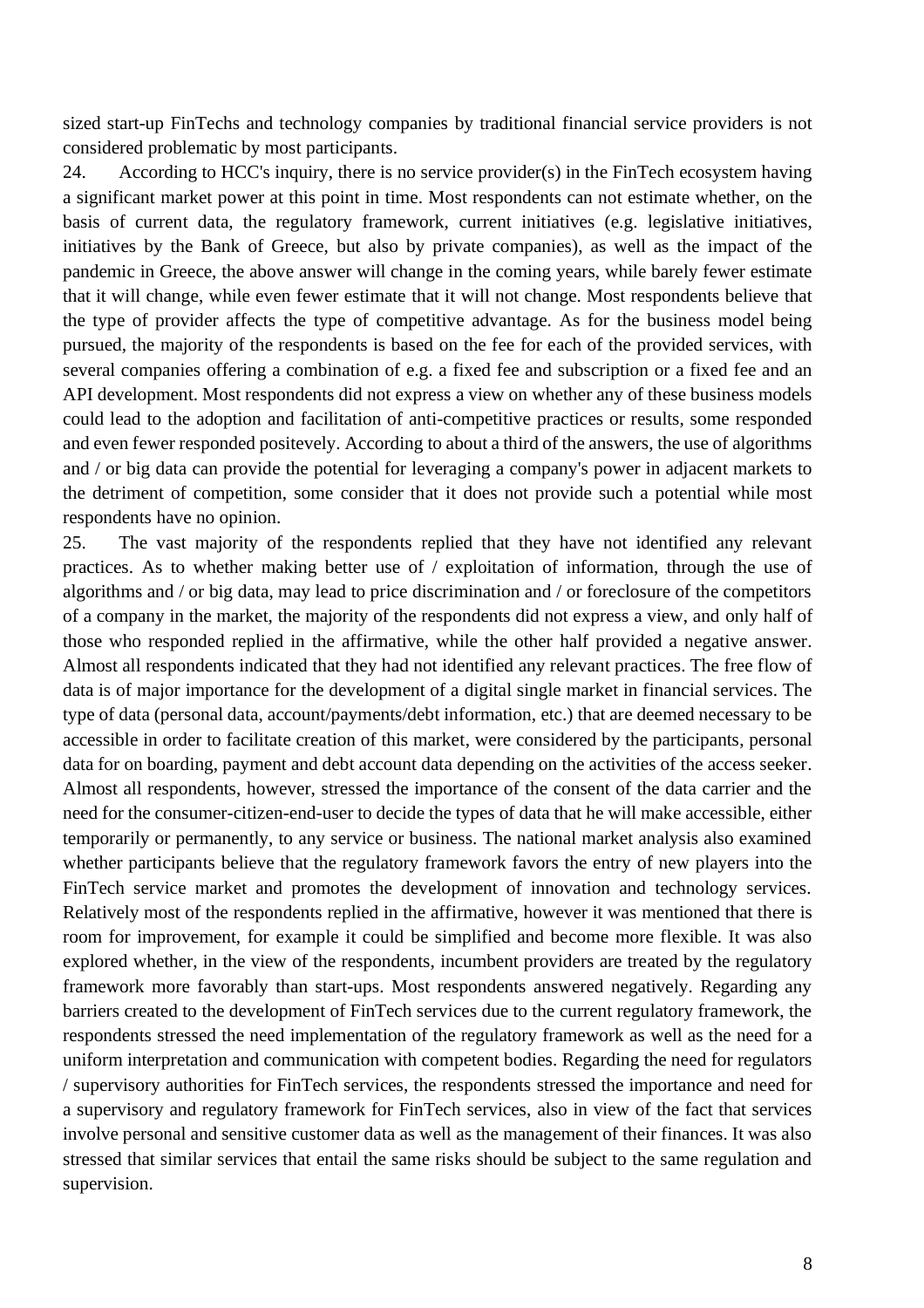26. Regarding the existing innovation facilitation mechanisms for FinTech services and their importance for the development of innovation, the respondents are positive, however, it was pointed out that such mechanisms should be linked to the actual implementation of the services. It was also pointed out that these mechanisms have not managed to prove their value in practice, most of their benefits are at the communication level rather than consisting substantial improvements in the structure / functioning of the ecosystem. According to the replies to the question of whether they use FinTech service providers operating in Greece as well as in the rating of their usage intensity, Payment Services are listed in the top, closely followed by Banking Services. Technology Services are placed third, with Insurance Services (InsurTech) being a distant fourth. Positions from 5th to 8th, respectively, are held by the issue and provision of cryptocurrencies, Personal Finance Management, lending services and, finally, Wealth and Asset Management. In the case of an affirmative answer to the above question, respondents were requested to reply whether they had noticed any cost differences and price reductions when using electronic payment services compared to those from traditional financial service providers, and most answered in the affirmative. However, no one has experienced discrimination or even exclusion from using FinTech services. The activity of FinTech providers was considered, by the (narrow) majority of those who responded, as not being able to lead to an increase in consumer risks, e.g. indicatively, risk of insolvency, risk of misuse of personal data, risk of discrimination, etc. The majority of respondents consider it useful to establish a code of conduct for FinTech service providers, which, however, would be drafted with the active participation of market players, the Bank of Greece and consumer protection organisations. It was also observed that the establishment of intermediaries between companies and consumers would be useful. However, it was argued that any additional regulation of the Greek market (even in the form of a code of conduct) that is not provided for in the European framework, would create distortion and places it at a disadvantage in comparison with other European countries and that, at this stage, where FinTech should emerge in Greece and assist the Greek economy to grow, incentives and measures to pave the way and facilitate the emerging FinTech are required, and restrictive measures such as the code of conduct should not be introduced.

27. As to whether service users should be entitled to compensation when their data is processed by service providers for commercial purposes not directly related to their relationship, most responded in the affirmative. Most participants, however, do not know if further action by the Hellenic Competition Commission is needed to make the regulatory framework more competitive, so that it can promote the development of financial technologies. As to whether there are inherent barriers impeding the development of the digital economy in the banking sector, negative and positive answers were equal in number, with many respondents answering that they do not know.

# <span id="page-9-0"></span>**7 Payment Services**

#### <span id="page-9-1"></span>**7.1 Legislative Framework**

28. The European framework for the supervision of credit institutions consists of Directive 2013/36 / EU ("CRD IV") on access to the activity of credit institutions and the prudential supervision of credit institutions and investment firms, as with Directive (EU) 2019/878 of the European Parliament and of the Council ("CRD V"), as regards exempted entities, financial holding companies, mixed financial holding companies, remuneration, supervisory measures and powers and capital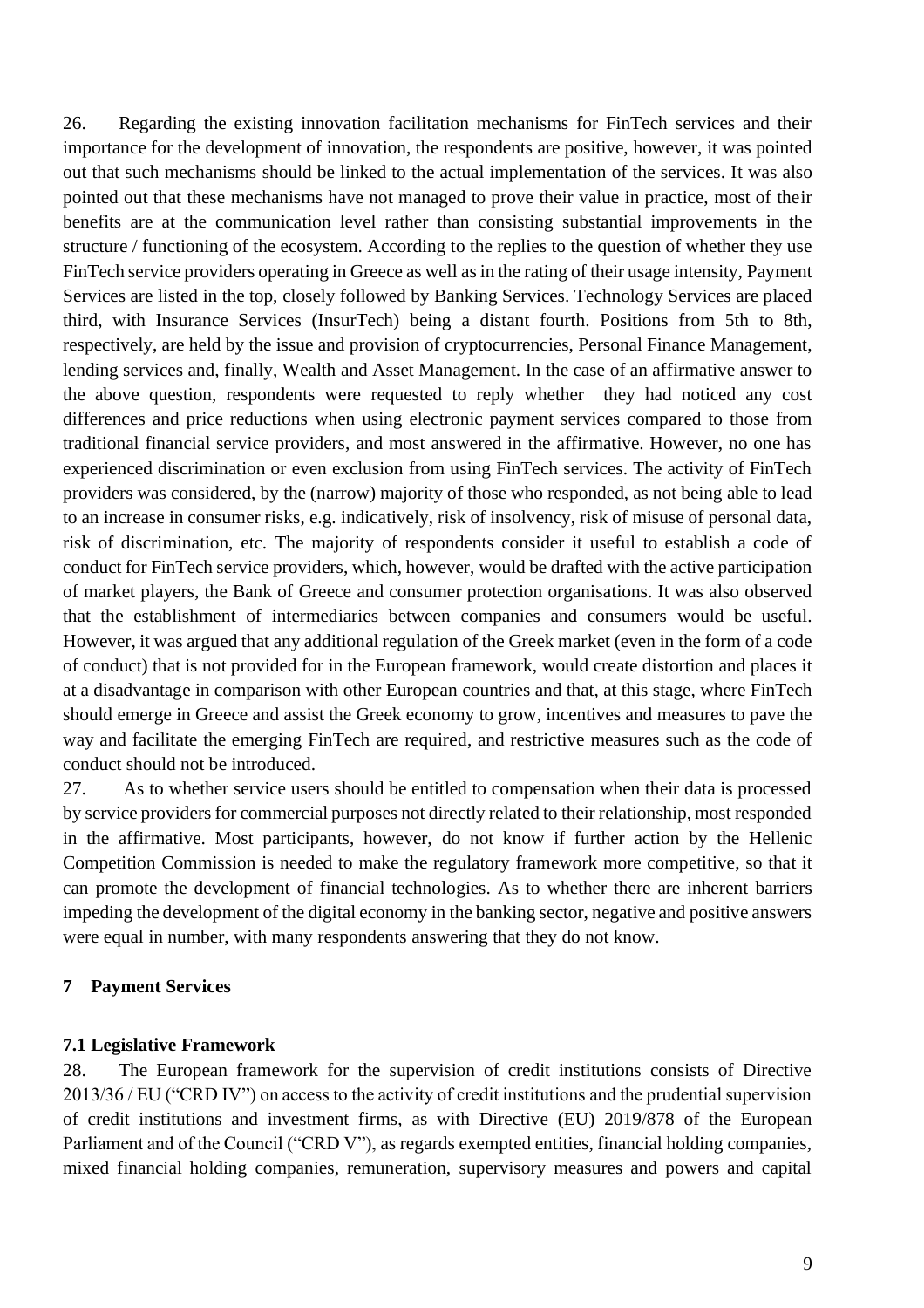conservation measures, as well as and Regulation (EU) 575/2013 ("CRR") on prudential requirements for credit institutions and investment firms. It is further noted that Regulation (EU) 575/2013, was amended *inter alia* by Regulation (EU) 2019/876 ("CRR 2"). At national level, the main legislation governing the operation of credit institutions is Law 4261/2014, as amended and currently in force, which incorporated Directive (EU) 2019/878 ("CRDIV") into national law, after the enactment of Law 4799/2021 which incorporated Directive (EU) 2019/878 ("CRD5"). Law 4261/2014 regulates, *inter alia*, the access to the activity of credit institutions and the prudential supervision of credit institutions and investment firms. A major importance is also attributed to Law 4021/2011 which incorporated Directive 2009/110 on the taking up, pursuit and prudential supervision of the business of electronic money institutions. In addition, regarding regulatory prudential intervention in the functioning of the banking system and prudential requirements for credit institutions and investment firms, it is noted that Regulation (EU) 575/2013 (CRR) is directly applicable in all EU Member States without the need for incorporation of its provisions into the national law of each Member State. Furthermore, the procedures for authorisation to establish and operate a credit institution in Greece and for the acquisition or increase of a qualifying holding, based on Regulation (EU) 468/2014, which regulates the details of cooperation with the National Competent Authorities, are the so-called "common procedures", for which the final decision is taken by the European Central Bank for all the credit institutions of the Member States participating in the Single Supervisory Mechanism (SSM). The credit institutions are established and operate upon authorisation by the Bank of Greece (BoG), which is also responsible for their supervision. The general overview of the regulatory framework for credit institutions does not identify special provisions for banking services through digital means. Although this, in principle, is not inconsistent with the principle of technological neutrality and does not in itself preclude the provision of relevant services by use of digital means, further assessment of whether the existing arrangements do not meet current requirements for the provision of innovative banking services is required. The core legislative instrument concerning the regulation of payment services is Directive (EU) 2015/2366 ("PSD2"), which was incorporated in the national legal order by Law 4537/2018. The legal framework is complemented by other texts, such as Regulation 2015/751 on interchange fees for card-based payment transactions, as well as Regulation 2018/389, which includes provisions on regulatory technical standards (RTS) for strong customer authentication (SCA) and common and secure open standards of communication.

#### <span id="page-10-0"></span>**7.2 Competition Issues in payment services raised by the Sector Inquiry participants**

29. Regarding the predominant business model of financial technology firms in payment services, the respondents consider that, if a unique business model had to be chosen, this would be the one based on the remuneration per provided service or transaction. However, as it became clear from the majority of the replies, there is no unique predominant business model in payment services, but rather a combination of them. As to whether payment service providers may be categorised according to the stages of the value chain in which they operate (front-end, back-end, end-to-end providers, infrastructure providers), most respondents agree with this categorisation. Regarding possible interdependencies between providers that operate at different levels and the possible effects of such relationships on the formation of a level playing field / on the creation of barriers to entry, the respondents' answers differ, as some consider that there are no interdependencies between providers or that any relationship can only arise when an entity has not yet fully developed the necessary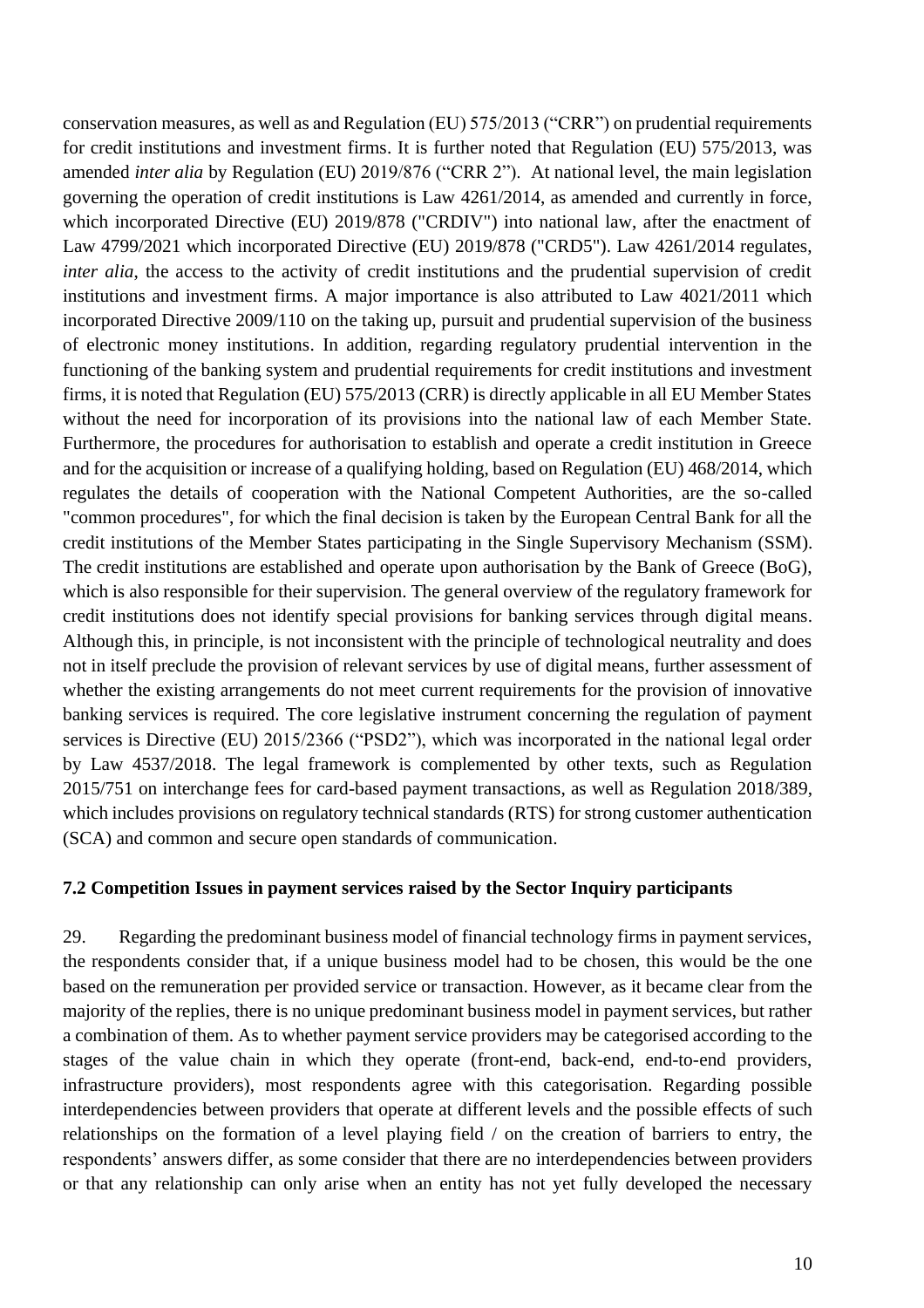infrastructure to cover the entire value chain of payment services (e.g. payment clearing systems). On the contrary, many respondents believe that in order for a payment service to be realised, cooperation between different providers is required.

30. In terms of the advantages and potential risks which may be associated with the activity of providers at more / at all stages of the payments value chain, the main advantage identified is the ability of a company to operate as a one-stop-shop, i.e. to provide a comprehensive package of services which, by implementing integrated payment flows, contributes to acceleration of transaction processing and improves user experience (e.g. uniform user experience). Many respondents note that such an activity entails certain risks related to market concentration, settlement risk (in case the provider fails to meet its obligations), price increases and the creation of high costs for small service providers, resulting in the occurrence of lock-in effects, thus leading to the creation of barriers to entry in the market. Regarding the main reasons why there is no widespread use of electronic means of payment by alternative providers in Greece, participants focus on the lack of consumer familiarity with electronic means and the lack of trust in alternative providers, the lack of promotions by these providers, the insufficient and / or challenging regulatory framework as well as on the existing oligopolistic market structure.

31. Regarding the level of penetration of payment solutions for end users, which are based, for example, on QR codes technologies, Bluetooth (BLE) technologies or near field communication (NFC) in the Greek market, from the total number of answers it seems that this is rather low, with an average of 38.9%. The survey addressees were asked if these solutions promote the entry and development of new businesses in the market and and most of them answered in the affirmative.

32. As to the issue of whether it is necessary to develop a single, open and secure national and / or European standard for QR codes so as to support the adoption and interoperability of direct payments, the majority of the respondents answered in the affirmative. The majority of the respondents replied in the negative on whether participants encounter barriers to accessing bank account information or other information that is necessary for them to operate as payment service providers. With regard to practices that concern participants in return for access to payment account information such as price levels, access to sensitive personal data, forced access to data access with other services. Many of the 40 respondents to the question believe that such practices do not exist, while fewer respondents replied that they do not know. Several respondents expressed concerns regarding access to sensitive personal data and one respondent raised the issue of cybersecurity, data dissemination and supervision, without further clarifications. With respect to pricing, some respondents referred to pricing or price level as a general concern, one respondent noted the lack of published pricing data and another the need for a preferential pricing policy, eg. by imposition of a "cap". At the same time, some respondents pointed out that access is free of charge by law. However, some respondents are already skeptical about the pricing policies which are to be applied by traditional providers in relation to access to their data through open APIs, as there are no published pricing policies on the part of traditional providers so far.

33. According to the survey addressees' answers, most of them find it easy to connect the payment platform with the platforms of incumbent financial service providers during a payment order processing. (Marginally) Most participants consider that they have access to the functions of interbank payment systems and, as to whether this access takes place directly or indirectly (through another provider), the vast majority answered that they have direct access to the interbank payment system.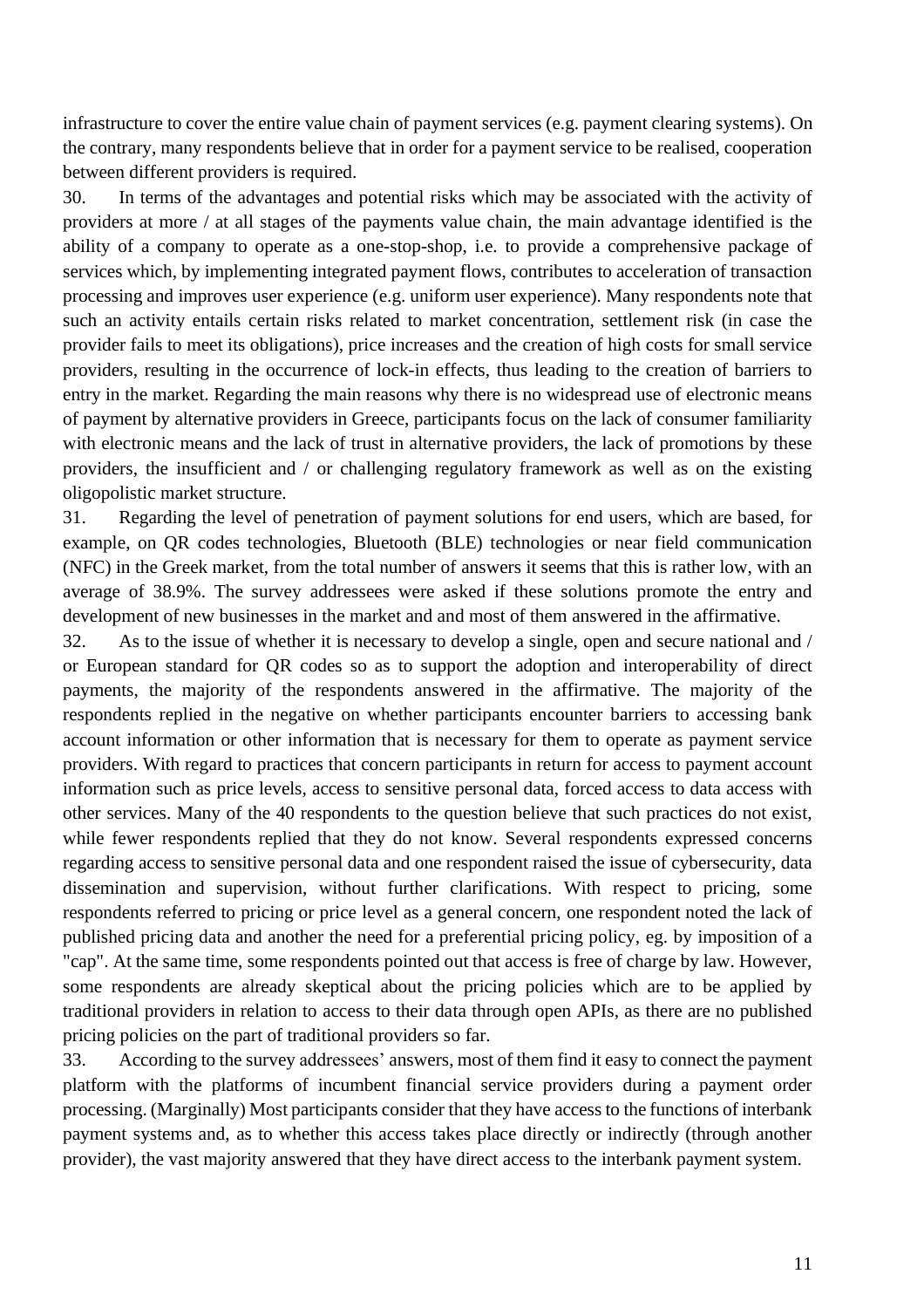34. As far as the existence of any problems relating to the access to the functions of the interbank payment systems is concerned, the majority of the participants note that they have not encountered any problems. Regarding whether the respondents believe that new FinTech service providers should have direct access to the interbank payment system, it generally seems that the majority of participants agree with this view and believes that this would lead to cost reductions (meaning the reduction and elimination of intermediaries), to increase and improve provision of services and contribute to the development of innovation, the strengthening of competitiveness and the operation of start-ups enabling them to better compete on a level playing field with traditional financial service providers, to the benefit of consumers.

35. With respect to the question to what extent Account Servicing Payment Service Providers (ASPSPs) may give access to their customers' account information and allow payment initiation, the average stood at 54.3%. Regarding actions which may be taken, at legislative and regulatory level, in order to remove any barriers and / or to prevent possible anti-competitive practices by the Account Servicing Payment Service Providers, on the basis of the answers provided by the respondents it is clear that there is an imperative need for full implementation of the regulatory framework and for adoption of common communication standards and Application Programming Interfaces used. With regard to any future activity of BigTechs (e.g., Apple, Google, Microsoft) in the payment services market, most answers were affirmative and probably affirmative.

36. When asked what initiatives could be taken by the HCC or at a legislative level in relation to these payment solutions, with a view to enhancing the entry and development of new businesses and innovative services, most respondents focused on the need to create a transparent, clearer, flexible and stable regulatory framework, to be applied on equal terms and also not to be subject to frequent changes, as this causes a significant problem in the operation of businesses and insecurity for investors. As to how the HCC could support the further development of payment services by alternative providers, most respondents referred to the strengthening of HCC's cooperation with the Bank of Greece, with independent authorities responsible for consumer protection (probably meaning the Hellenic General Secretariat for Consumer Protection or the Consumer's Ombudsman) as well as with government agencies, in order to establish a clear, flexible and uniform regulatory framework, with the appropriate safeguards laid down in order to prevent unlawful conduct.

37. When asked whether incumbent providers are treated more favorably by the regulatory framework regarding certain stages of the e-payment services chain than start-ups, most respondents answered in the negative. As to whether Law 4537/2018, which incorporated Directive 2015/2366 / EU (PSD2) into the Greek legal system, substantially contributes to the activation of new providers and the development of new payment services, the majority of participants responded in the affirmative.

38. Regarding the actions that could be taken in the Greek market of financial services and payment services, so that Directive 2015/2366 / EE (PSD2) and Law 4537/2018, as in force, operate more effectively for the activation of new providers, the respondents indicate, *inter alia*, the full implementation of the regulatory framework as well as the monitoring of its implementation by the competent authorities/institutions.

#### <span id="page-12-0"></span>**8 Insurance Services**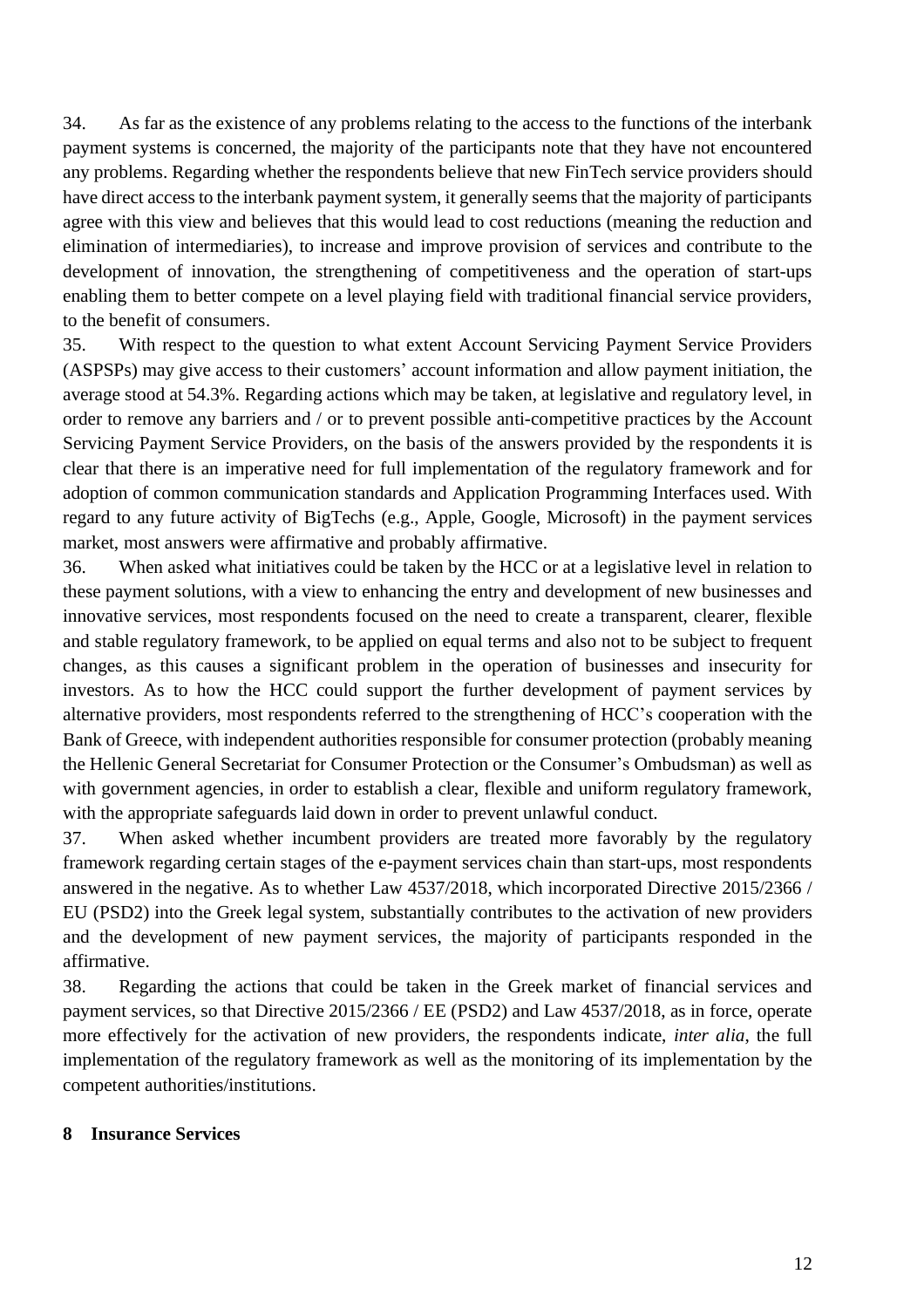#### <span id="page-13-0"></span>**8.1 Legislative Framework**

39. The current institutional framework for the taking-up and exercise of direct insurance and reinsurance activities in Greece is governed by Law 4364/2016, which incorporated into Greek legal order Directive 2009/138 / EC (Solvency II), as well as a series of Commission Delegated Regulations / Decisions and Implementing Regulations. This law regulates in detail the operation and supervision of (re) insurance companies. In particular, the Supervisory Authority, i.e. in the case of Greece, the Bank of Greece, supervises the proper functioning of the insurance and reinsurance market and ensures the continuous compliance of the insurance and reinsurance firms with the provisions of the above law and the current insurance legislation during their operation and up to their liquidation, but also during the provision of services by them and by their insurance and reinsurance intermediaries and during the implementation of the compulsory insurance and vehicle insurance legislation. Supervision is exercised on the basis of an exploratory and risk-based approach and includes an appropriate combination of supervisory action inside and outside the premises of the insurance and reinsurance undertaking and is proportionate to the nature, complexity and level of risks undertaken by each undertaking in relation to its activities. By virtue of the same law, the supervised companies undertake, *inter alia*, to comply with more specific governance requirements, to have an effective risk management and an internal control system.

#### <span id="page-13-1"></span>**8.2 Competition issues raised by the Sector Inquiry participants**

40. As results from the majority of participants' responses, the predominant business model of financial technology companies in insurance services concerns the remuneration (or fee) for each service provided, which is applied either independently (in most cases) or in combination with pay services as well as revenue allocation. As a difference from the practices of the past, the answers also indicate the increase in demand in the part of the digital transformation of the sale of insurance through the use of APIs, i.e., applications that compare and sell insurance online with simultaneous connection with insurance companies through APIs. Furthermore, Freemium models (free basic services, optional additional paid services), are referred to be used (independently or in combination with others) as well as partnerships/collaboration with third parties which provide services to customers and then offer a part of the respective revenue to the company. More specific examples given in relation to cooperation with third parties concern e.g., car repair shops, diagnostic medical centers, health care centers, while regarding interfaces e.g. the cooperation of insurance companies with diagnostic medical centers, for the provision of electronic health records to clients). It is important to also mention the reference made to data availability through interfaces.

41. Regarding examples of how sensor data analytics and other technologies are changing the provision of insurance services and which are the challenges for the widespread use of new technologies in insurance services, respondents stated that in general, new technologies will affect the full range of operations of insurance companies, from their use in risk measurement ("smart" underwriting) and in its assessment (risk management), automation and detection/control of fraud in claims management, as well as the provision new customer service. It is generally believed that the use of new technologies (use of robotics, AI, IoT) leads to the automation of standard insurance operations while the better knowledge of risks / hazards provided by these technologies will contribute to a better risk management, resulting in reducing the operating costs of the insurance company (administrative costs), which will lead to greater efficiency of insurance services by enhancing price transparency. It will also optimise customer experience by offering appropriate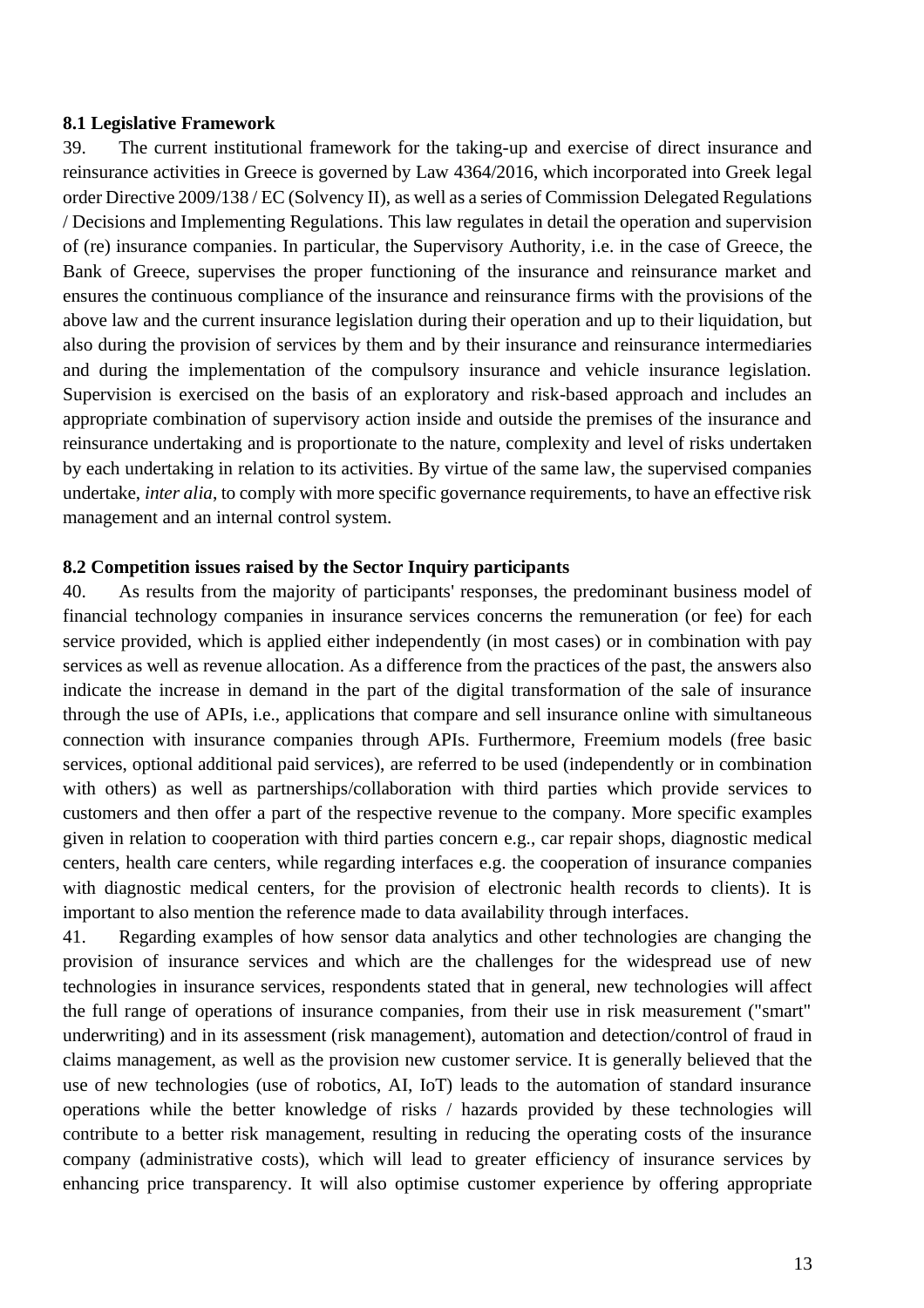information and support while maintaining a high level of satisfaction. The answers also reflect the flexibility of product promotion, the benefit for consumers from reducing the time required, and even the remote working. When asked what are the main anti-competitive problems that are created by the use of new technologies in the field of insurance services, the respondents answered that they do not consider the use of new technologies to create anti-competitive problems, but rather that it allows easier access to customers with less involvement of traditional means or intermediaries.

42. As to whether traditional insurance providers [insurance companies, brokers] will be affected, most participants reported that technology favors online transactions over traditional ones, which leads to disintermediation, by marginalising intermediaries (e.g. brokers), thus bringing insurance companies in direct contact with their customers, both for sale and provision of services purposes. On the other hand, it is also stated that traditional providers are modernised but, at present, they are targeting users who are not sufficiently familiar with technology.

43. Among the indicated anti-competitive problems that may arise from the use of data is the accumulation of large amounts of information in one or more major organisations / technology firms (BigTechs). According to the responses, competition from BigTechs may, in certain respects, reduce the profitability and viability of existing financial institutions and lead to a greater risk. It is also pointed out that the activity of BigTechs in the field of InsurTech services may raise issues of personal data protection. As BigTech innovation focuses on the collection of large volumes of personal data and customer behavior data in order to approach the customer in a more efficient way, great care is therefore required in the protection and management of the contracting parties' personal data when it comes to insurance services. One of the reasons metioned is that these organisations are active in other markets where the use of personal data is a key driver of profitability and thus there may be exploitation of information from other sources to provide InsurTech services. No barriers to entry from denial of access to Big Data by traditional insurance providers have been identified.

44. Finally, when asked whether the HCC could promote co-operation between insurance providers to promote open insurance, the respondents raised the issue of a more effective control system, better interconnection, and protection of stakeholders, as well as dialogue and information. There were also views that a philosophy similar to that of PSD2 should be promoted where insurance clients (as well as primary and secondary healthcare providers) would have free access to all their data. In this way customers would be able to provide their consent to the provision of data to InsurTech companies. Consequently, companies would be able to offer their respective products at better prices and to provide them with new service-providing models. At present, it is pointed out that insurance companies have "locked packages" thus it is impossible for someone with access to big data to create an insurance product and sell it in Greece, so the creation of "tailor made" products should be facilitated. (tailor-made). Therefore, according to the example of data sharing under PSD2, similar open market conditions could be adopted in the insurance market, however, by making use of the necessary safeguards of supervision and compliance with the regulatory framework for personal data and competition law. The view that a key concern for possible open insurance solutions is to find a balance between regulatory objectives and supervisory mechanisms (for personal data, insurance, and competition) is also recorded in this regard. In this context, innovation, efficiency, consumer protection and economic stability should be supported in parallel. Finally, it was noted that promoting the benefits of open insurance, such as access to Big Data, is expected to lead to higher profitability of the same services, opening opportunities for new revenue flows. Finally, it was emphasised that it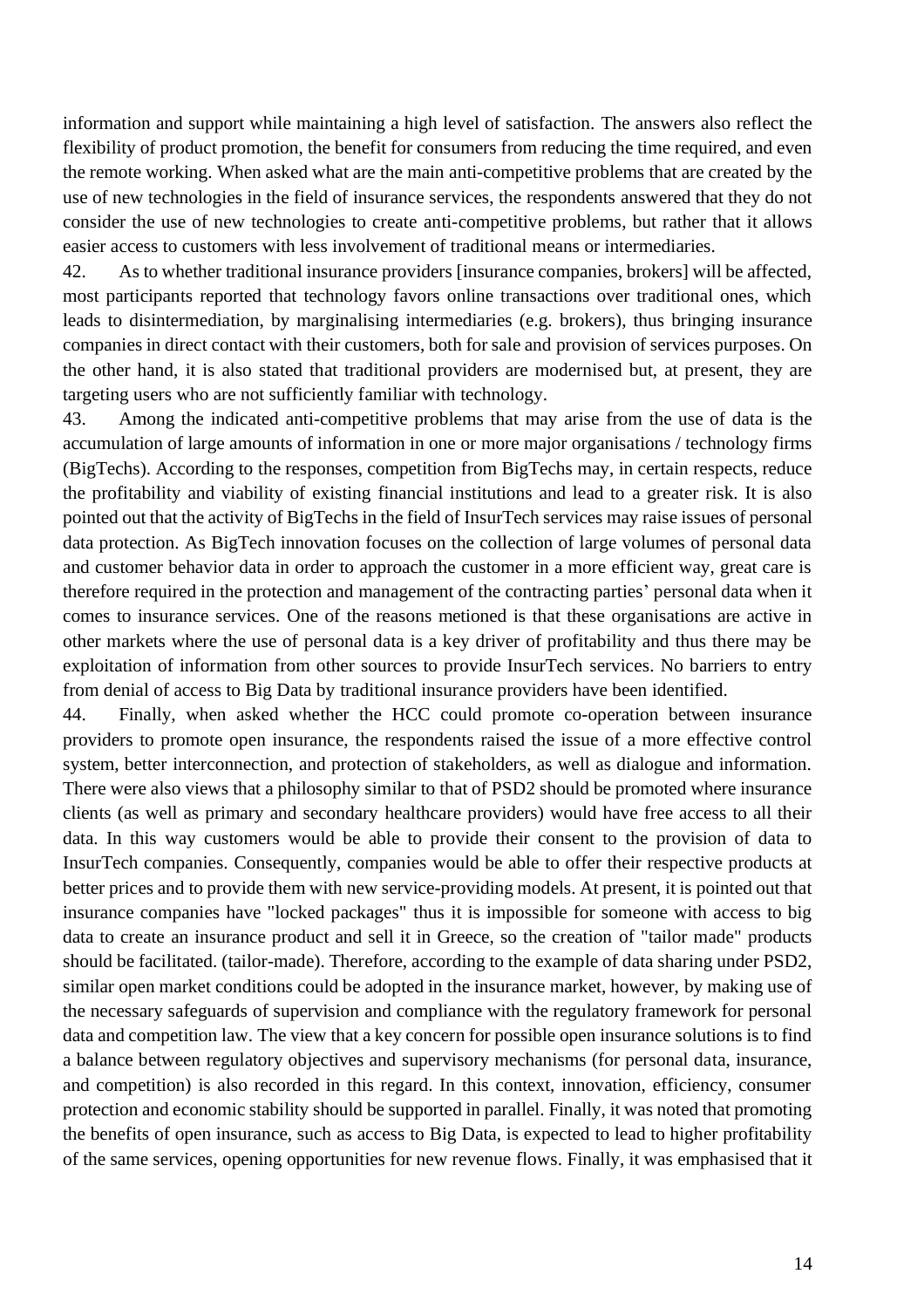would be useful to link them with higher education and business and to strengthen / encourage the participation of these organisations.

#### <span id="page-15-0"></span>**9 Recent developments – initiatives of regulatory authorities and EU**

45. Initiatives for the development of the industry have been taken by the Bank of Greece, which created the "Regulatory Sandbox", a regulatory regime that provides financial technology firms (FinTechs) a controlled environment to test their innovative financial propositions for a specified period under the guidance and in direct cooperation with the Regulator and the FinTech Innovation Hub. Moreover, the Hellenic Capital Market Commission has created the FinTech Innovation Hub which is aimed at start-ups that plan to operate in the financial sector, in areas of competence of the Hellenic Capital Market Commission (e.g. start-ups) and have developed an innovative product or modern technology using modern information technology, or at companies that are already supervised by the Hellenic Capital Market Commission and plan to implement an innovative financial technology product or service using modern information technology. Competition authorities in France, Portugal, Spain, Canada and Israel have recently conducted sector inquiries into the financial sector. The lead is taken by the UK Competition and Markets Authority (henceforth, the 'CMA') with its Open Banking Initiative («Open Banking») as a means of incentivising competition in the UK banking sector and the setting up of an open banking body.

#### <span id="page-15-1"></span>**10 Proposals**

46. According to the Authority's Inquiry, the specific market's special characteristics and its inherent weaknesses as well as to the analysis that has preceded, it is concluded that the current situation of the markets is still volatile and taking shape. For this reason, it may be premature to draw definitive conclusions about the existence of restrictions or distortions of competition, in addition to the issues listed above, at this stage of the sector inquiry. In this respect, despite the extensive regulation of the relevant markets, which may occasionally create barriers to entry, any proposals for its modification or restriction are made without prejudice to the special role that regulation plays in these markets, in view of their particular characteristics and of the paramount importance of legal certainty. In any case, the experience and know-how of the sectoral regulator and the competent supranational organisations should be also taken into account.

47. A broader issue related to all the markets under examination, which is at the crossroads of the application of free competition law and sectoral regulatory policy, is related to the possibility of extending the market power of incumbent providers in both the banking and insurance sectors and BigTechs through the use of the voluminous and multi-level database they have from one market to another, possibly through self-preference or enveloping practices. In addition, this phenomenon may even create, against those who have not such a capability- at least at the same cost - to collect and/or process valuable information of the same level, possible exclusionary conditions. The possibility of excluding small businesses and/or start-ups (e.g. through denial of data access) or even exploiting them (e.g. practices of excessive data access charges) to access user data, is imminent. Such phenomena may be partially covered on a case-by-case basis by sectoral legislation (see e.g.the access arrangements adopted under PSD2), however, the HCC must be vigilant to act against behaviors which are not addressed to their full extent, especially if they take place at the level of an ecosystem and not just of a relevant market. In this regard, the absence of similar regulations in other markets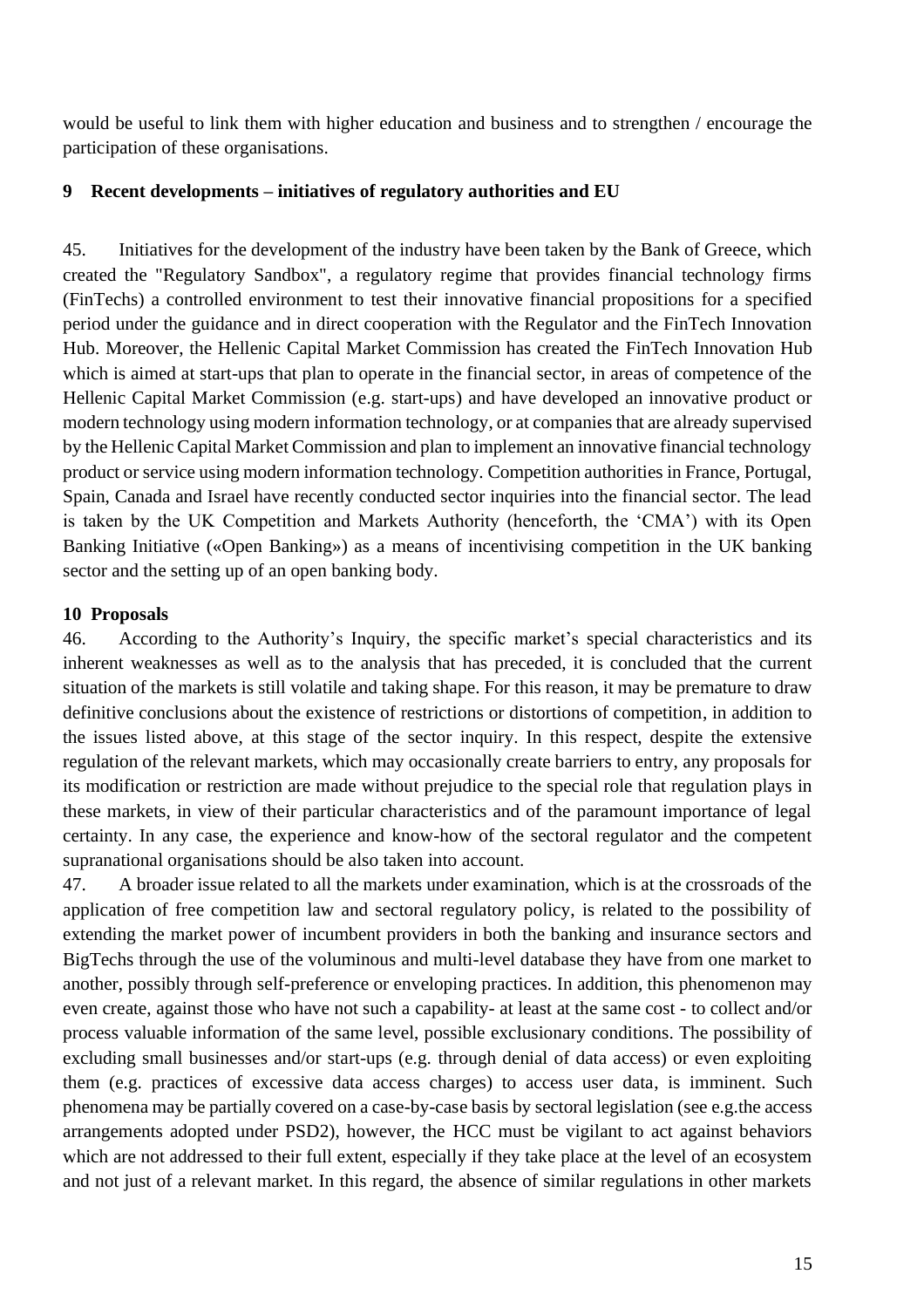(e.g. Insurtech), as well as the phenomenon of "platformation" and ecosystem development, which is referred to in the answers of the participants in the survey of the Authority, raises once again the question of competition law enforcement to address the issues that arise in their entirety. The need to set up an open banking body, in cooperation with the BoG, may need to be further explored in the event of distortions of competition despite the existing regulatory framework.

#### <span id="page-16-0"></span>**10.1 Proposals for payment services**

48. With regard to payment services, it should be stressed that national legislation has not fully exploited the discretionary power provided by the PSD2 Directive to adopt measures in line with the principle of proportionality in a way to allow a more case-by-case approach to licensing requirements. This may result in increased barriers to entry for FinTech startups, the licensing of which would result in increased costs, as there is not the necessary flexibility to exempt them from horizontal obligations, which could lead to situations of inequality of opportunities between incumbent payment service providers and those based on new technologies. The same applies for national e-money legislation. There is no breeding ground for a case-by-case approach (possibly through the Sandbox tool), which would facilitate the entry of new players into the market, through reduced obligations, in the light of the principle of proportionality. These deficiencies could be remedied by amending the legal framework so that the restrictions imposed become necessary and directly related to the operational and financial risks faced by Fintechs.

49. It is also advisable to support, strengthen and accelerate the initiatives announced by the European Commission on a retail payment strategy for the EU. In particular, it is recommended to support the adoption of initiatives and possible legislation in the direction of:

- addressing issues raised by the existence of various different application programming interface (API) standards and different levels of API functionality that may interfere with the initiation of provision of payment and account information services, in order to ensure an adequate, efficient, secure and access on equal terms to payment account data. The HCC can contribute within the framework of its responsibilities in competition law enforcement to the efforts of the sectoral regulator, BoG, to remove the relevant obstacles in this regard. In this context, the swift and appropriate adoption and monitoring of the implementation of the relevant EBA Guidelines on technical standards and the formulation of pricing policies by the Account Service Payment Providers based on reasonable, transparent and uniform criteria in order to avoid cases of discriminatory and exploitative pricing practices.

- extending the scope of the irrevocability of the Settlement Finality (SFD) Directive to include electronic money institutions and payment institutions, subject to appropriate supervision and mitigation of risks.

- standardisation for QR codes presented by both traders and consumers

- ensuring the right of access, under fair, reasonable, and non-discriminatory conditions, to the technical infrastructure deemed necessary to support the provision of payment services.

50. In addition, it is important to encourage consumers to use technological means to make their payments. This can be enhanced both through the adoption of a clear and less fragmented consumer protection legislation and effective institutional consumer protection.